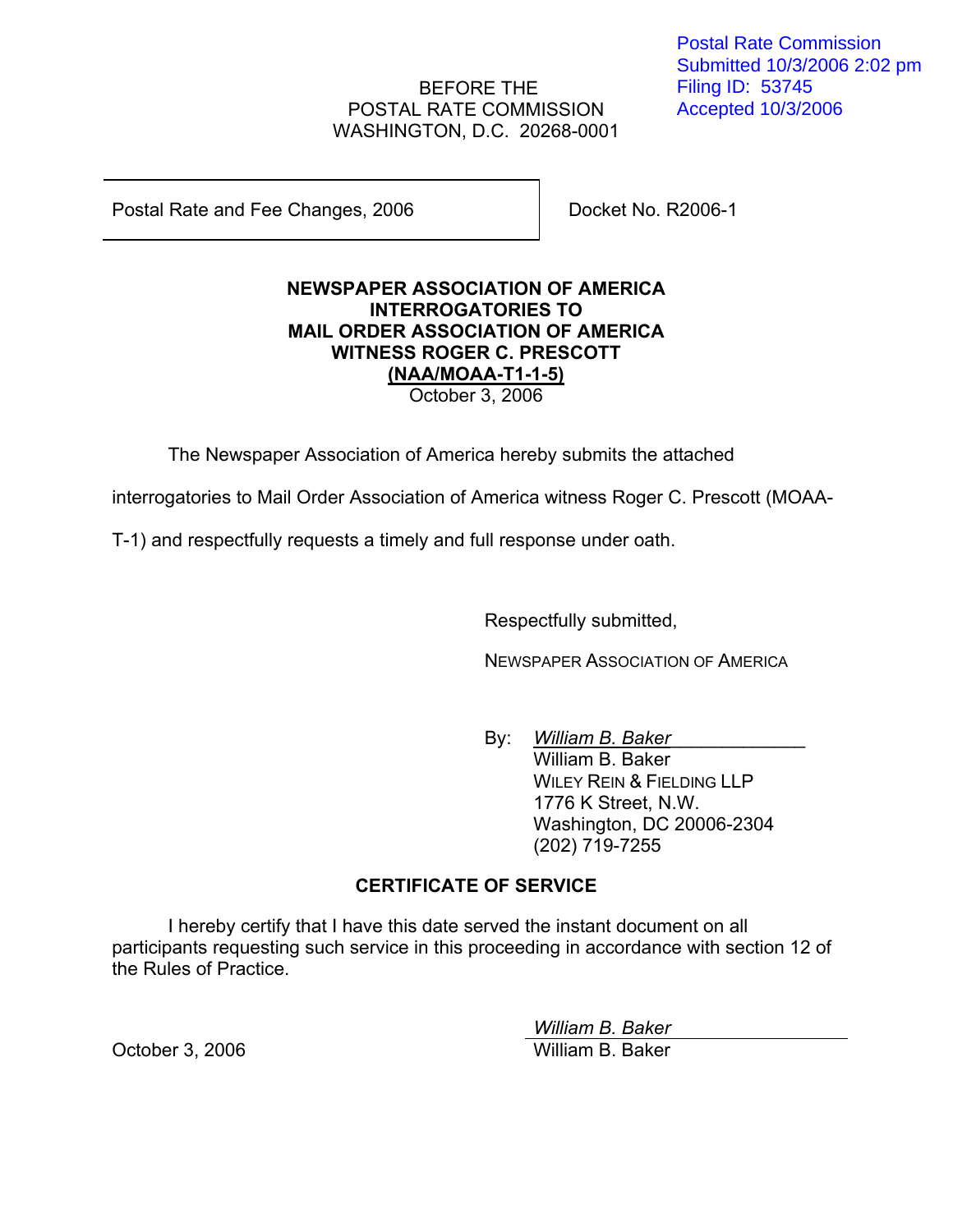#### **NEWSPAPER ASSOCIATION OF AMERICA INTERROGATORIES TO MAIL ORDER ASSOCIATION OF AMERICA WITNESS ROGER C. PRESCOTT**  (NAA/MOAA-T1-1-5)

NAA/MOAA-T1-1: Please refer to page 4, line 7, of your testimony. Is it your testimony that the objective that the Postal Service should seek when proposing rates is "to preserve (or increase) mail volumes"?

NAA/MOAA-T1-2: Please refer to page 12, lines 9 to 12 of your testimony. Is it

your testimony that "contribution per piece" has no relevance to postal ratemaking? If

you believe that "contribution per piece" has relevance to postal ratemaking, please

describe what you believe that relevance is.

NAA/MOAA-T1-3: Please refer to page 13, line 10, of your testimony where you

state: "Historically, the PRC has not relied on unit contribution per piece to validate

rates." Please confirm that in its Opinion and Recommended Decision in Docket No.

R97-1, the Commission stated (at paragraph 4084):

In past cases, the Commission has commented that allocating institutional costs on the basis of markup alone could fail to give adequate recognition to the benefit that subclasses with low attributable cost derive from the existence of a national integrated postal system. The Commission has reviewed the unit contribution of such subclasses and adjusted markups, where appropriate, to assure that the factors of the Act are fairly and equitably reflected.